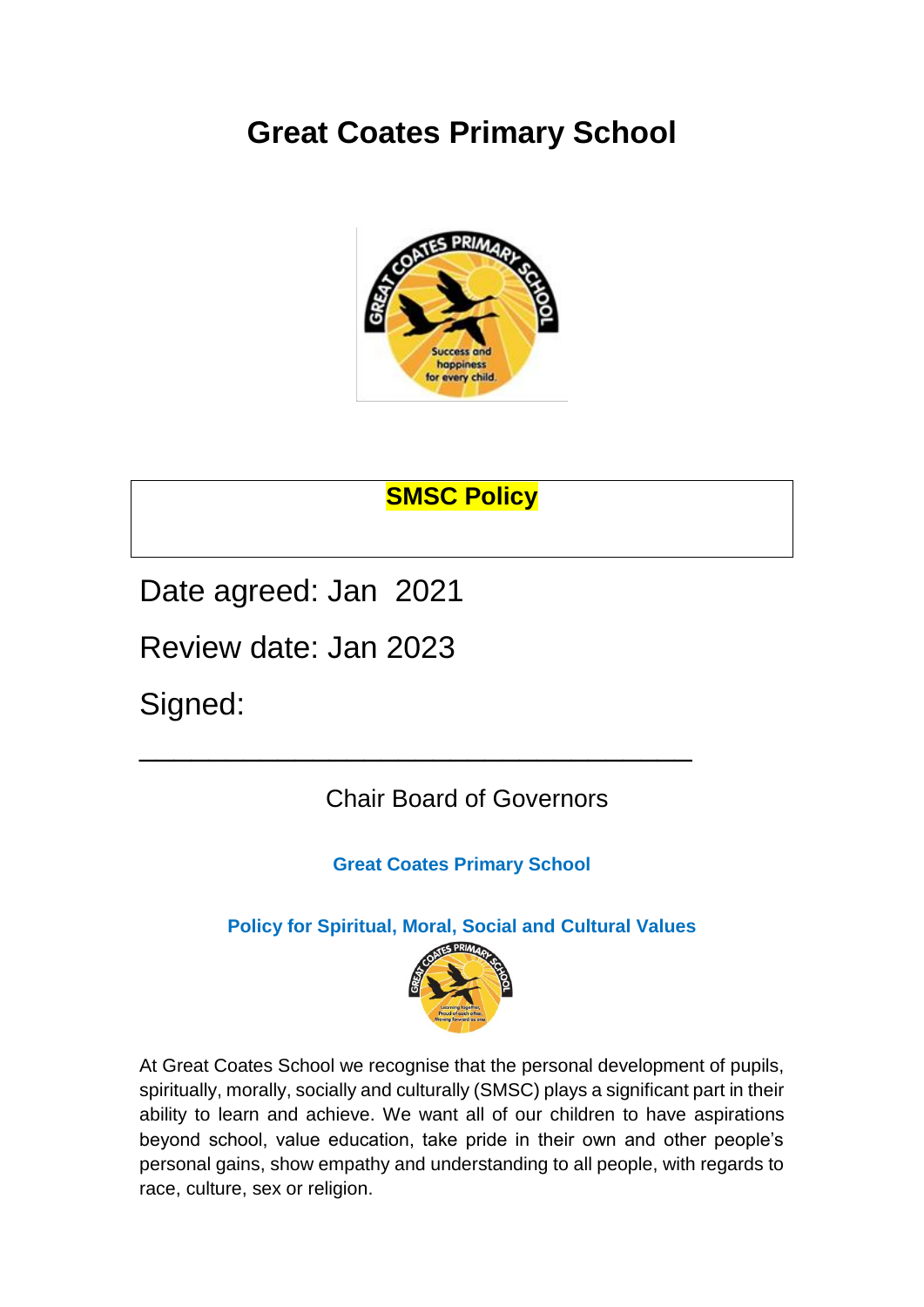We want our children to be curious learners, who question, debate, listen to other people's opinions whilst voicing their own beliefs and concerns in the correct manner. We want them to make a different within the local and larger community.

We therefore aim to provide an education that provides pupils with opportunities to explore and develop:

- To value their own and others beliefs
- A spiritual awareness
- A high standards of personal behaviour,
- A positive, caring attitude towards other people,
- An understanding of their social and cultural traditions
- An appreciation of the diversity and richness of the cultures.

#### **Guidelines**

All curriculum areas have a contribution to make to the child's spiritual, moral, social and cultural development and opportunities for this will be planned in each area of the curriculum.

All adults will model and promote expected behaviour, treating all people as unique and valuable individuals and showing respect for pupils and their families.

The school community will be a place where pupils can find acceptance for themselves as unique individuals and where forgiveness and the opportunity to start again is fundamental to the ethos of the school.

Pupils should learn to differentiate between right and wrong in as far as their actions affect other people. They will be encouraged to value themselves and others.

Pupils should understand the need for rules and the need to abide by rules for the good of everyone. School and classroom rules should reflect, reiterate, promote and reward acceptable behaviour and provide opportunities to celebrate pupils' work and achievements.

All curriculum areas should seek to use illustrations and examples drawn from as wide a range of cultural contexts as possible. This will be reflected in teacher's planning and school resources.

#### **Our Aims**

 To ensure that everyone connected with the school is aware of our values and principles.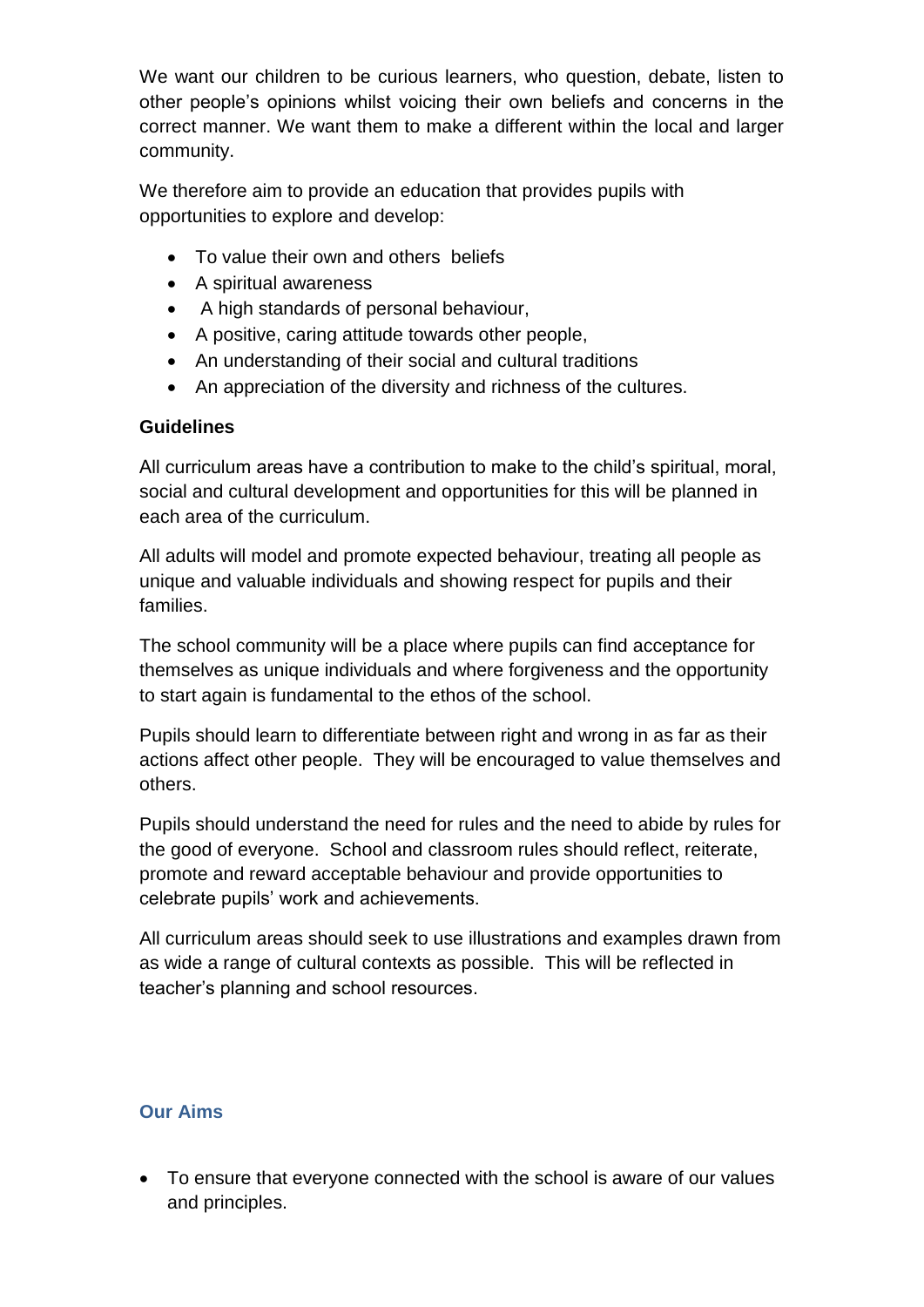- To ensure a consistent approach to the delivery of SMSC issues through the curriculum and the general life of the school.
- To ensure that a pupil's education is set within a context that is meaningful and appropriate to their age, aptitude and background.
- To ensure that pupils know what is expected of them and why.
- To give each pupil a range of opportunities to reflect upon and discuss their beliefs, feelings and responses to personal experience.
- To enable pupils to develop an understanding of their individual and group identity.
- To enable pupils to begin to develop an understanding of their social and cultural environment and an appreciation of the many cultures that now enrich our society.
- To give each pupil the opportunity to explore social and moral issues, and develop a sense of social and moral responsibility.

 $\bullet$ 

*The spiritual development of pupils is shown by their:* 

- $\triangleright$  ability to be reflective about their own beliefs, religious or otherwise, that inform their perspective on life and their interest in and respect for different people's faiths, feelings and values
- $\triangleright$  sense of enjoyment and fascination in learning about themselves, others and the world around them
- $\triangleright$  use of imagination and creativity in their learning
- $\triangleright$  willingness to reflect on their experiences.

#### *The moral development of pupils is shown by their:*

- $\triangleright$  ability to recognise the difference between right and wrong and to readily apply this understanding in their own lives, recognise legal boundaries and, in so doing, respect the civil and criminal law of England
- $\triangleright$  understanding of the consequences of their behaviour and actions
- $\triangleright$  interest in investigating and offering reasoned views about moral and ethical issues and ability to understand and appreciate the viewpoints of others on these issues.

*The social development of pupils is shown by their:* 

 $\triangleright$  use of a range of social skills in different contexts, for example working and socialising with other pupils, including those from different religious, ethnic and socio-economic backgrounds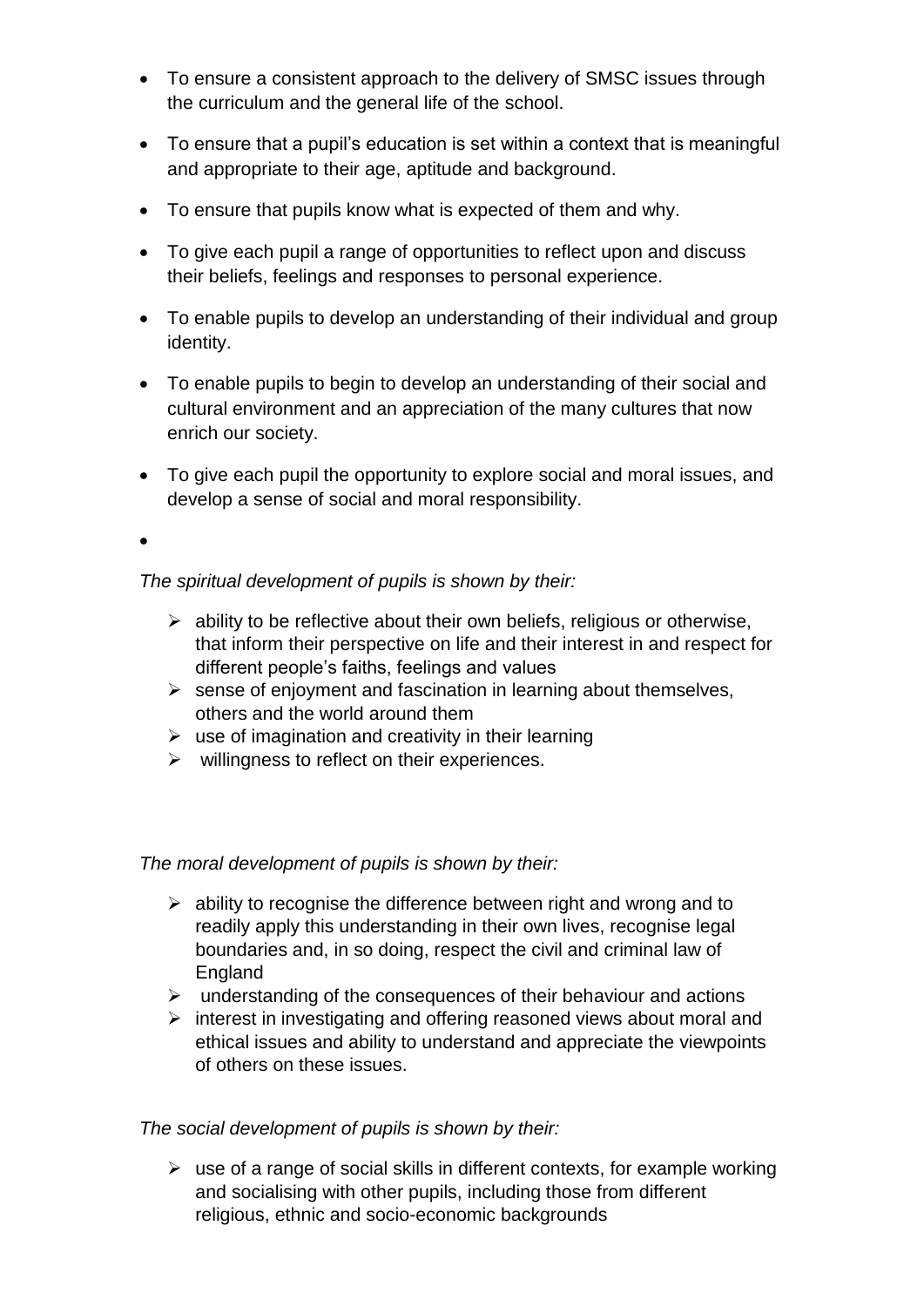- $\triangleright$  willingness to participate in a variety of communities and social settings, including by volunteering, cooperating well with others and being able to resolve conflicts effectively  $\Box$
- $\triangleright$  acceptance and engagement with the fundamental British values of democracy, the rule of law, individual liberty and mutual respect and tolerance of those with different faiths and beliefs; they develop and demonstrate skills and attitudes that will allow them to participate fully in and contribute positively to life in modern Britain.

*The cultural development of pupils is shown by their:* 

- $\triangleright$  understanding and appreciation of the wide range of cultural influences that have shaped their own heritage and those of others
- $\triangleright$  understanding and appreciation of the range of different cultures within school and further afield as an essential element of their preparation for life in modern Britain
- $\triangleright$  knowledge of Britain's democratic parliamentary system and its central role in shaping our history and values, and in continuing to develop **Britain**
- $\triangleright$  willingness to participate in and respond positively too artistic, musical, sporting and cultural opportunities
- $\triangleright$  interest in exploring, improving understanding of and showing respect for different faiths and cultural diversity and the extent to which they understand, accept, respect and celebrate diversity, as shown by their tolerance and attitudes towards different religious, ethnic and socioeconomic groups in the local, national and global communities

### **Teaching and Organisation**

Development in SMSC will take place across all curriculum areas, within activities that encourage pupils to recognise the spiritual dimension of their learning, reflect on the significance of what they are learning, and to recognise any challenges that there may be to their own attitude and lifestyle. Teachers will inspire pupils through the enthusiasm for and modelling of learning. Teachers at Great Coates Primary will use creative strategies and challenging questions to engage pupils in their learning and relate it to their own experiences. We will allow children to take risks, encouraging pupils to be curious learners.

#### *Many curriculum areas provide opportunities to:*

• Listen and talk to each other.